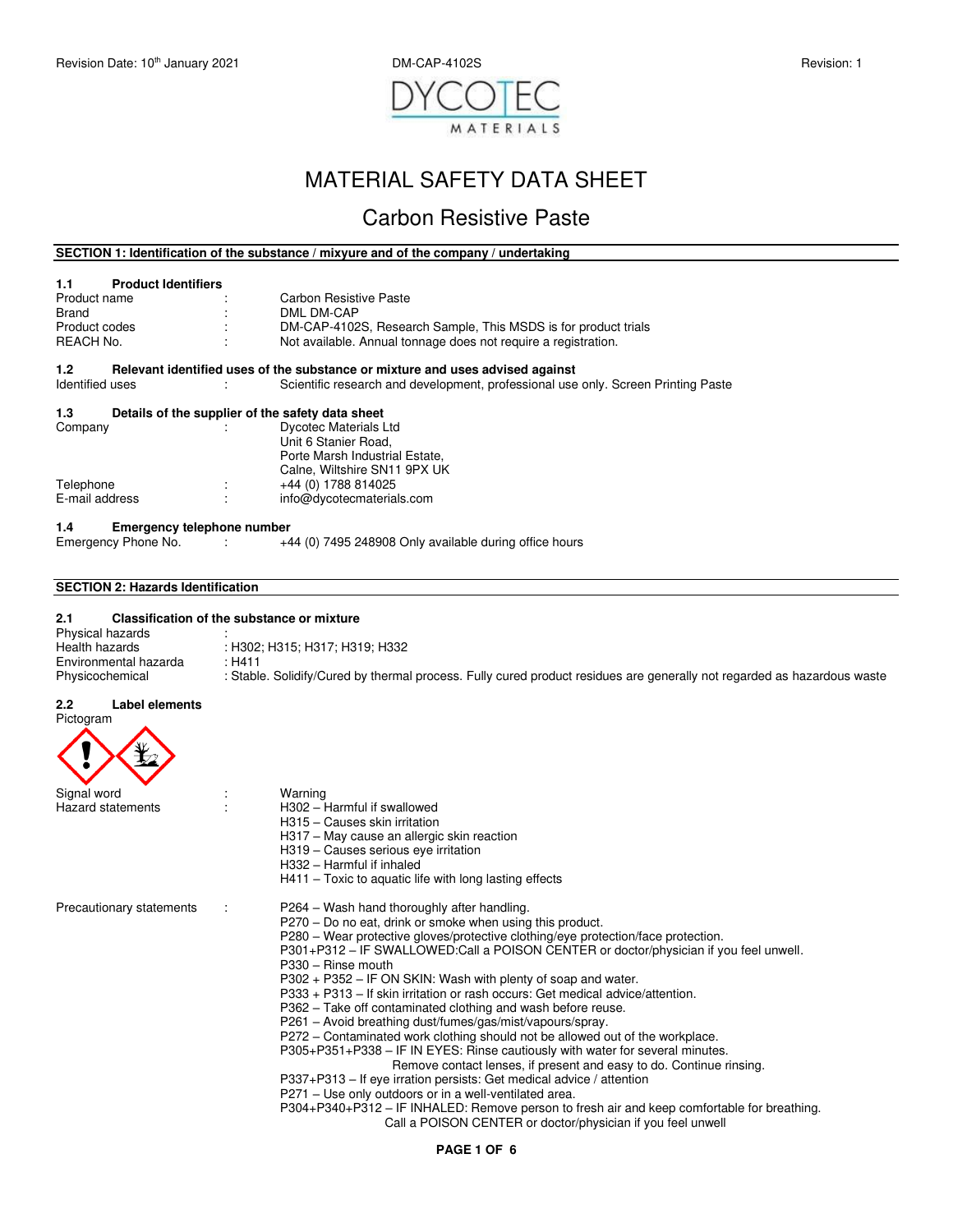P273 – Avoid release to the environment

P391 – Collect spillage

P501 – Dispose off contents/container in accordance with local/regional/national/international regulations

# **2.3 Other hazards**

No data available

# **SECTION 3: COMPOSITION/INFORMATION ON INGREDIENTS**

#### **3.2 Mixtures**

| <b>Blended Epoxy</b><br>∽<br>Synonyms:<br>Hesin; |                                                            | 40% |
|--------------------------------------------------|------------------------------------------------------------|-----|
| CAS#:                                            | $EC#$ :                                                    |     |
| Classification                                   | $104-$<br>H41<br>101<br>H315<br>ו טו<br>. סוטו.<br>$\cdot$ |     |
|                                                  |                                                            |     |

| Alcohols: Synonyms:                                               |  | Bal |
|-------------------------------------------------------------------|--|-----|
| CAS#:<br>$EC#$ :                                                  |  |     |
| H315,<br>H319<br>Classification<br><b>LISSO</b><br>H302,<br>. کان |  |     |
|                                                                   |  |     |

| HResin Filler; Synonyms:<br>Blended |                                 | :5% |
|-------------------------------------|---------------------------------|-----|
| $CAC +$<br>UAJ #.                   | $\subset$ C. # $\cdot$<br>LV #. |     |
| Classification                      |                                 |     |
|                                     |                                 |     |

| Blended Carbon Mixture; Synonyms:          |     | < 30%      |  |  |
|--------------------------------------------|-----|------------|--|--|
| CAS#:                                      | EC# |            |  |  |
| Classification                             |     |            |  |  |
|                                            |     |            |  |  |
|                                            |     |            |  |  |
| $\Gamma$ Curing promotor $\Gamma$ Cunonumo |     | 20/<br>. . |  |  |

| $\sim$<br>Synonyms:<br>promotor<br>$\cdots$<br>"III"<br>vu |                 | 3% |
|------------------------------------------------------------|-----------------|----|
| $\bigcap$ $\bigcap$<br>unu                                 | $-$<br>π.<br>∼∟ |    |
| $\cdots$<br>$\bigcap_{n\in\mathbb{N}}$<br>issitication     | H315            |    |
|                                                            |                 |    |

The full text for all Hazard Statements are displayed in Section 16.

# **SECTION 4: FIRST AID MEASURES**

# **4.1 Description of first aid measures**

#### **General information**

Remove affected person from source of contamination. Remove contaminated clothing. First aid personnel must be aware of own risk during rescue. Consult a physician. Show this safety data sheet to the doctor in attendance.

# **Inhalation**

**Ingestion** 

If breathed in, move person into fresh air. If not breathing, give artificial respiration. Consult a physician.

# Never give anything by mouth to an unconscious person. Rinse mouth with penty of water. Consult a physician

### **Skin contact**

Wash off with soap and plenty of water. Consult a physician

#### **Eye contact**

Rinse thoroughly with plenty of water for at least 15 minutes and consult a physician

#### **4.2 Most important symptons and effects, both acute and delayed**

The most important known symptoms and effects are described in the labelling (see section 2.2) and or in section 11.

#### **4.3 Indication of any immediate medical attention and special treatment needed**

No data available

# **SECTION 5: FIRE-FIGHTING MEASURES**

# **5.1 Extinguishing media**

Suitable extinguishing media Alcohol-resistant foam. Carbon dioxide. Dry powder. Unsuitable extinguishing media for safety reasons: water jet

#### **5.2 Special hazards arising from the substance or mixture**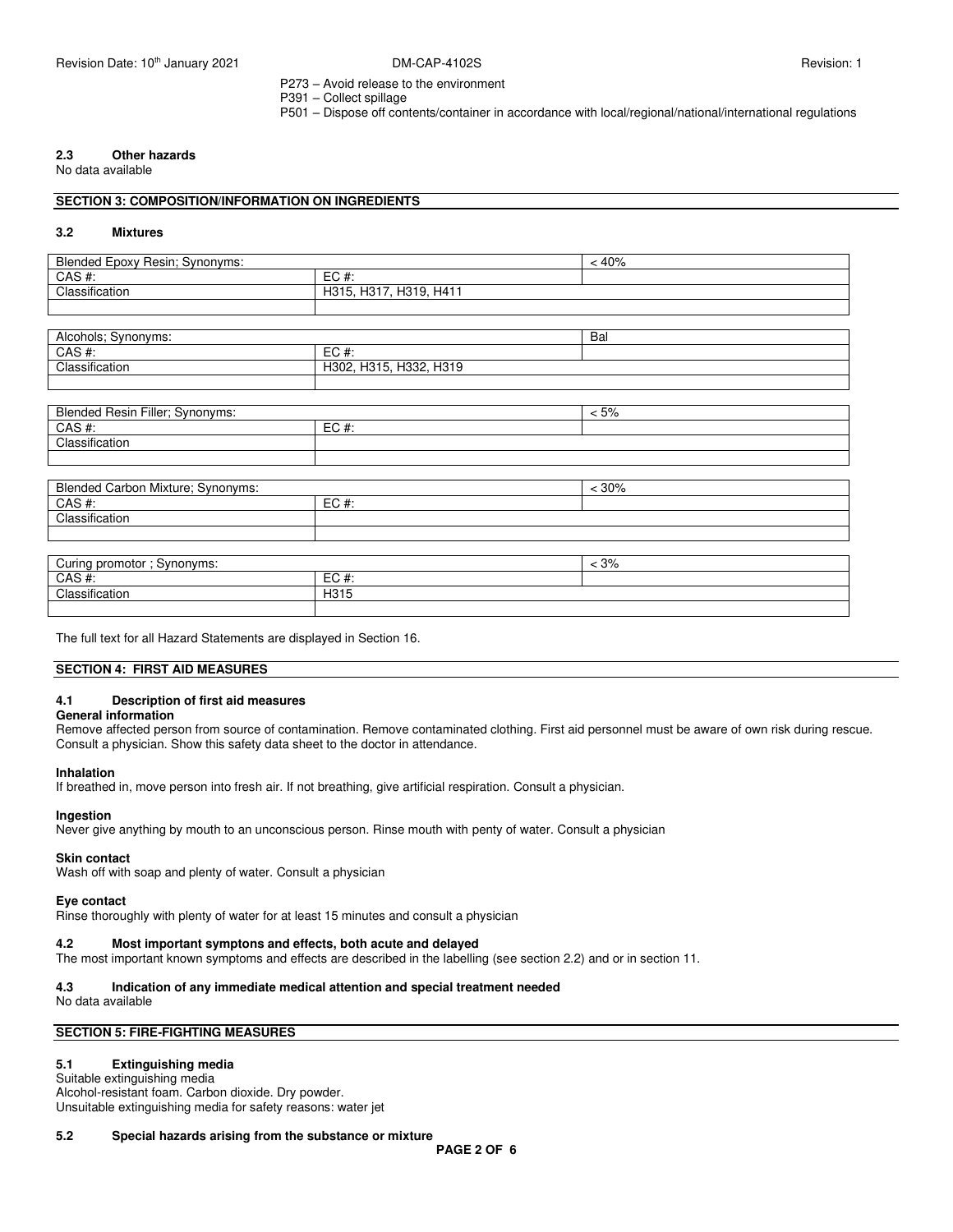Harmful vapours. Carbon dioxide

# **5.3 Advice for firefighters**

Wear self-contained breathing apparatus for firefighting if necessary

#### **5.4 Further information**

The product itself does not burn under normal storage condition.

#### **SECTION 6: ACCIDENTAL RELEASE MEASURES**

#### **6.1 Personal precautions, protective equipment and emergency procedures**

Use personal protective equipment. Avoid breathing vapors, mist or gas. Ensure adequate ventilation. Evacuate personnel to safe areas. Avoid breathing dust. For personal protection see section 8.

#### **6.2 Environmental precautions**

Prevent further leakage or spillage if safe to do so. Do not let product enter drains.

### **6.3 Methods and materials for containment and cleaning up**

Wipe up with inert absorbent material and disposal of as hazardous waste. Keep in suitable, closed containers for disposal.

# **6.4 Reference to other sections**

For disposal see section 13.

# **SECTION 7: HANDLING AND STORAGE**

#### **7.1 Precautions for safe handling**

Avoid contact with skin and eyes. Avoid inhalation of vapour or mist. For precautions see section 2.2.

#### **7.2 Conditions for safe storage, including any incompatibilities**

Store in cool, dry and well-ventilated place. Store in tightly sealed containers to prevent misoture absorption and loss of volatiles. Excesive heat over long periods of time will degrade the resin. Kept upright to prevent leakage.

#### **7.3 Specific end use(s)**

Apart from the uses mentioned in section 1.2 no other specific uses are stipulated

# **SECTION 8: EXPOSURE CONTROLS/PERSONAL PROTECTION**

#### **8.1 Control parameters – Components with workplace control parameters**

No occupational exposure limits known.

#### **8.2 Exposure Controls**





#### **Appropriate engineering controls**

Handle in accordance with good industrial hygiene and safety practice. Wash hands before breaks and at the end of workday.

#### **Eye/face protection**

Use approved safety glasses with side shields. Eyewear complying with an approved standard should be worn if a risk assessment indicate eye contact is possible. The following protection should be worn: Chemical splash goggles or face shield.

#### **Hand protection**

Handle with gloves. Gloves must be inspected prior to use. The selected protective gloves have to satisfy the specifications of EU Directive 89/686/EEC and the standard EN 374 derived from it. Wear protective gloves made of the following material: Nitrile rubber. The most suitable glove should be chosen in consultation with the glove supplier/manufacturer, who can provide information about the breakthough time of the glove material. Use proper glove removal technique (without touching glove's outer surface) to avoid skin contact with this product. Dispose of contaminated gloves after use in accordance with applicable laws and good laboratory practices. Wash and dry hands.

#### **Other skin and body protection**

Wear appropriate clothing to prevent any possibility of liquid contact and repeated or prolonged vapour contact

#### **Hygiene measures**

Do not smoke in work area. Wash hands thoroughly after handling. Promptly remove any clothing that becomes contaminated. When using do not eat, drink orsmoke. Contaminiated clothing should be placed in a closed container for disposal of decontamination. Warn cleaning personnel of any hazardous properties of the product.

#### **Respiratory protection**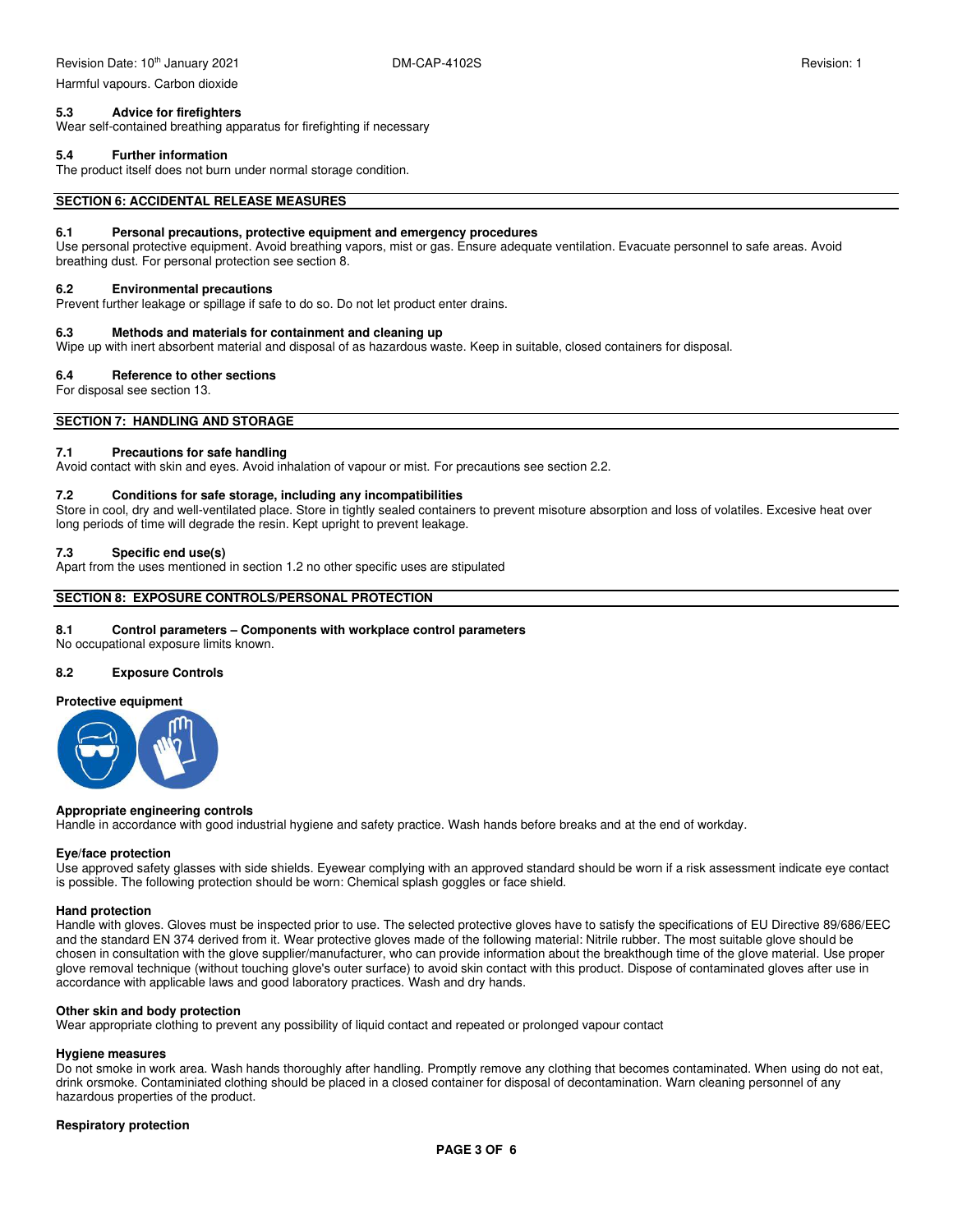If ventilation is inadequate, suitable respiratory protection must be worn. Wear a respirator fitted with the following cartridge: Combination filter, type A2/P3. In confined or poorly ventilated spaces, a supplied air respirataaor must be worn.

#### **Control of environmental exposure**

Prevent further leakage or spillage if safe to do so. Do not let product enter drains.

# **SECTION 9: PHYSICAL AND CHEMICAL PROPERTIES**

### **9.1 Information on basic physical and chemical properties**

| Appearance<br>Colour<br>Odour<br>Odour Threshold<br>рH<br>Melting / freezing point<br>Initial boiling point and boiling range<br>Flash point<br>Evaporation rate<br>Flammability (solid, gas)<br>Upper/lower flammability or explosive limits<br>Vapour pressure<br>Vapour density<br>Relative density<br>Water solubility<br>Partition coefficient<br>Auto-ignition temperature<br>Decomposition temperature<br>Viscosity | Paste<br><b>Black</b><br>No data available<br>No data available<br>No data available<br>No data available<br>No data available<br>No data available<br>No data available<br>No data available<br>No data available<br>No data available<br>No data available<br>No data available<br>No data available<br>No data available<br>No data available<br>No data available<br>See TDS |
|----------------------------------------------------------------------------------------------------------------------------------------------------------------------------------------------------------------------------------------------------------------------------------------------------------------------------------------------------------------------------------------------------------------------------|----------------------------------------------------------------------------------------------------------------------------------------------------------------------------------------------------------------------------------------------------------------------------------------------------------------------------------------------------------------------------------|
| <b>Explosive properties</b>                                                                                                                                                                                                                                                                                                                                                                                                | No data available                                                                                                                                                                                                                                                                                                                                                                |
| Oxidizing properties                                                                                                                                                                                                                                                                                                                                                                                                       | No data available                                                                                                                                                                                                                                                                                                                                                                |

# **9.1 Other information**

No data available

# **SECTION 10: STABILITY AND REACTIVITY**

#### **10.1 Reactivity**

No data available<br>10.2 Chemio **Chemical stability** Stable under recommended storage conditions. Stable at normal ambient temperatures.<br>10.3 Possibility of hazardous reactions **10.3 Possibility of hazardous reactions**  The product can polymerize if the shelf life or storage temperature are greatly exceeded. Heat develops during polymerization. Reacts with peroxide and other radical components. **10.4 Conditions to avoid**  See section 7 – Handling and storage<br>10.5 **Incompatible materials Incompatible materials** Strong oxidizing agents, Strong acids. Strong alkalis. Peroxides. Amines<br>10.6 **Hazardous decomposition products 10.6 Hazardous decomposition products**  Does not decompose when used and stored as recommended. Other decomposition products - no data available In the event of fire - see section 5

# **SECTION 11: TOXICOLOGICAL INFORMATION**

#### **Acute toxicity:**

LD50 rat (oral): > 2000 mg/kg LD50 rat (dermal): >2000 mg/kg LD50 rat (inhalation): 4h not determinated This product has not been tested. The statement has been derived from the properties of the individual components.

### **Skin corrosion/irritation:**

Skin-Rabbit; Irritating to skin 4 hour; This product has not been tested. The statement has been derived from the properties of the individual components.

#### **Serious eye damage/eye irritation:**

Rabbit: Irritant

This product has not been tested. The statement has been derived from the properties of the individual components.

# **Respiratory or skin sensitization:**

Buehler test guinea pig: skin sensitizing This product has not been tested. The statement has been derived from the properties of the individual components.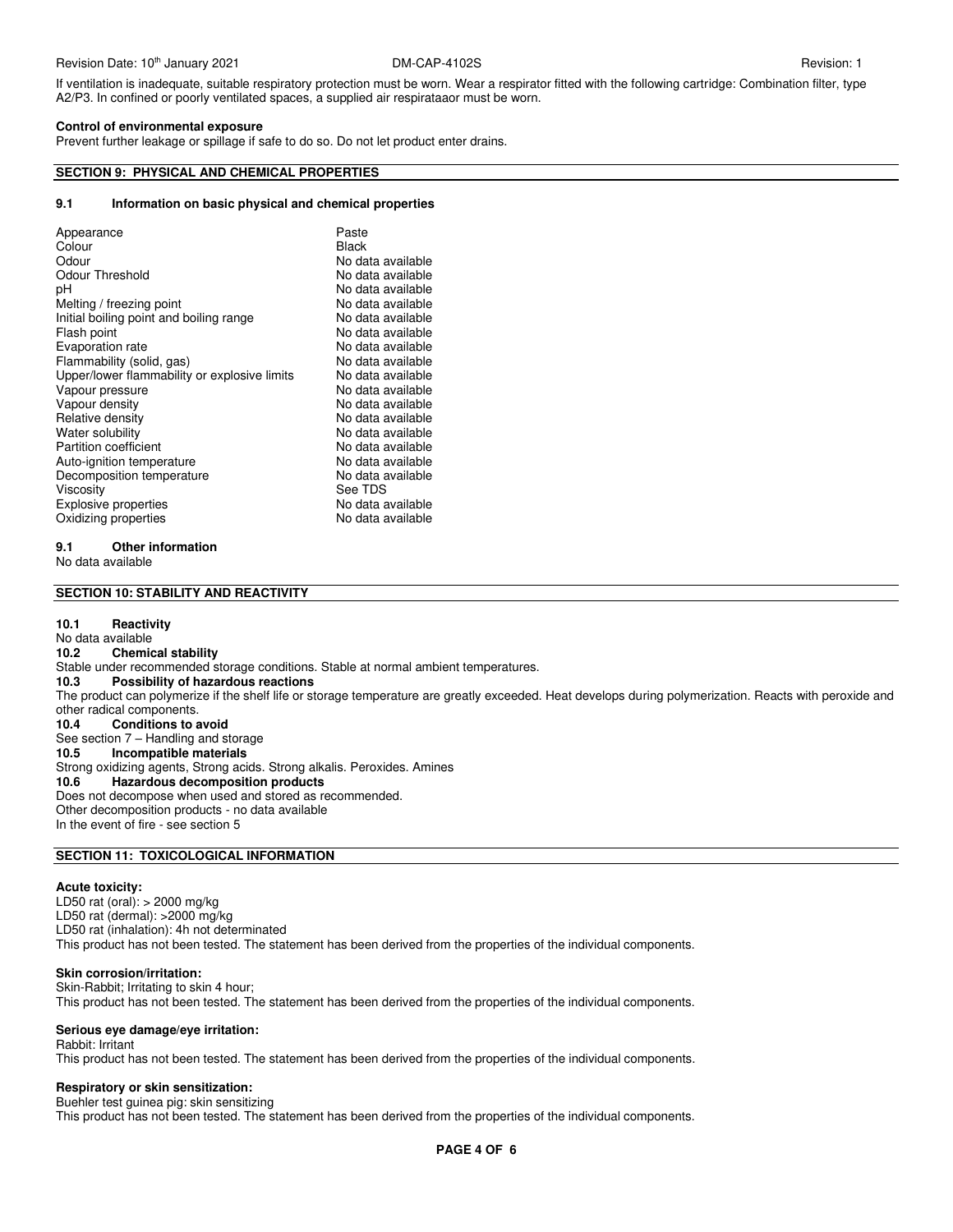Revision Date: 10<sup>th</sup> January 2021 **DM-CAP-4102S Revision: 1** Revision: 1

#### **Germ cell mutagenicity:**

The substance was not mutagenic in bacteria. The substance was mutagenic in various cell culture test systems; however, these results could not be confirmed in test with mammals. The product has not been tested. The statement has been derived from the properties of the individual components.

**Carcinogenicity:** No data available

**Reproductive toxicity:** No data available

#### **Specific target organ toxicity – single exposure:**

A single exposure may have relevant toxic effects on organs named in section 2 of this safety data sheet

#### **Specific target organ toxicity – repeated exposure:**

After repeated exposure the prominent effect is local irritation. The product has not been tested. The statement has been derived from the properties of the individual components.

**Aspiration hazard:** No data available

**Signs and Symptoms of Exposure:** No data available

**Additional Information:** No data available.

# **SECTION 12: ECOLOGICAL INFORMATION**

**Ecotoxicity**  Do not empty into drains, soil or bodies of water. Toxic to aquatic organisms, may cause long term aderse effects in the aquatic enviroment

**12.1 Toxicity**  no data available **12.2 Persistence and degradability**  no data available<br>12.3 **Bioacc 12.3 Bioaccumulative potential**  no data available **12.4 Mobility in soil**  no data available<br>12.5 **Results 12.5 Results of PBT and vPvB assessment**  no data available **12.6 Other adverse effects**  no data available

# **SECTION 13: DISPOSAL CONSIDERATIONS**

#### **13.1 Waste treatment methods**

#### **General Information**

When handling waste, the safety precautions applying to handling of the product should be considered. Do not dump into any sewers, on the ground, or into any body of water. Not to be disposed of together with household waste. Any disposal practice must be in compliance with all local and national laws and regulations. Handle and dispose contaminated packages in the same way as the product itself. Fully cured product residues are generally not regarded as hazardous waste.

#### **Disposal methods**

Burn in a chemical incinerator equipped with an afterburner and scrubber but exert extra care in igniting as this material is highly flammable. Offer surplus and non-recyclable solutions to a licensed disposal company.

# **Contaminated packaging**

Dispose of as unused product.

| 14.1 | UN number                  |                                                               |               |
|------|----------------------------|---------------------------------------------------------------|---------------|
|      | ADR/RID                    | <b>IMDG</b>                                                   | <b>IATA</b>   |
|      | <b>UN3077</b>              | <b>UN3077</b>                                                 | <b>UN3077</b> |
| 14.2 | UN proper shipping name    |                                                               |               |
|      | ADR/RID                    | <b>IMDG</b>                                                   | <b>IATA</b>   |
|      | Epoxy resin paste          | Environmentally Hazardous Substance, Liquid, N.O.S.: contains |               |
|      |                            |                                                               |               |
|      |                            |                                                               |               |
| 14.3 | Transport hazard class(es) |                                                               |               |
|      | ADR/RID                    | <b>IMDG</b>                                                   | <b>IATA</b>   |
|      | 9, EHSM                    |                                                               |               |
|      |                            |                                                               |               |
| 14.4 | Packaging group<br>ADR/RID |                                                               |               |